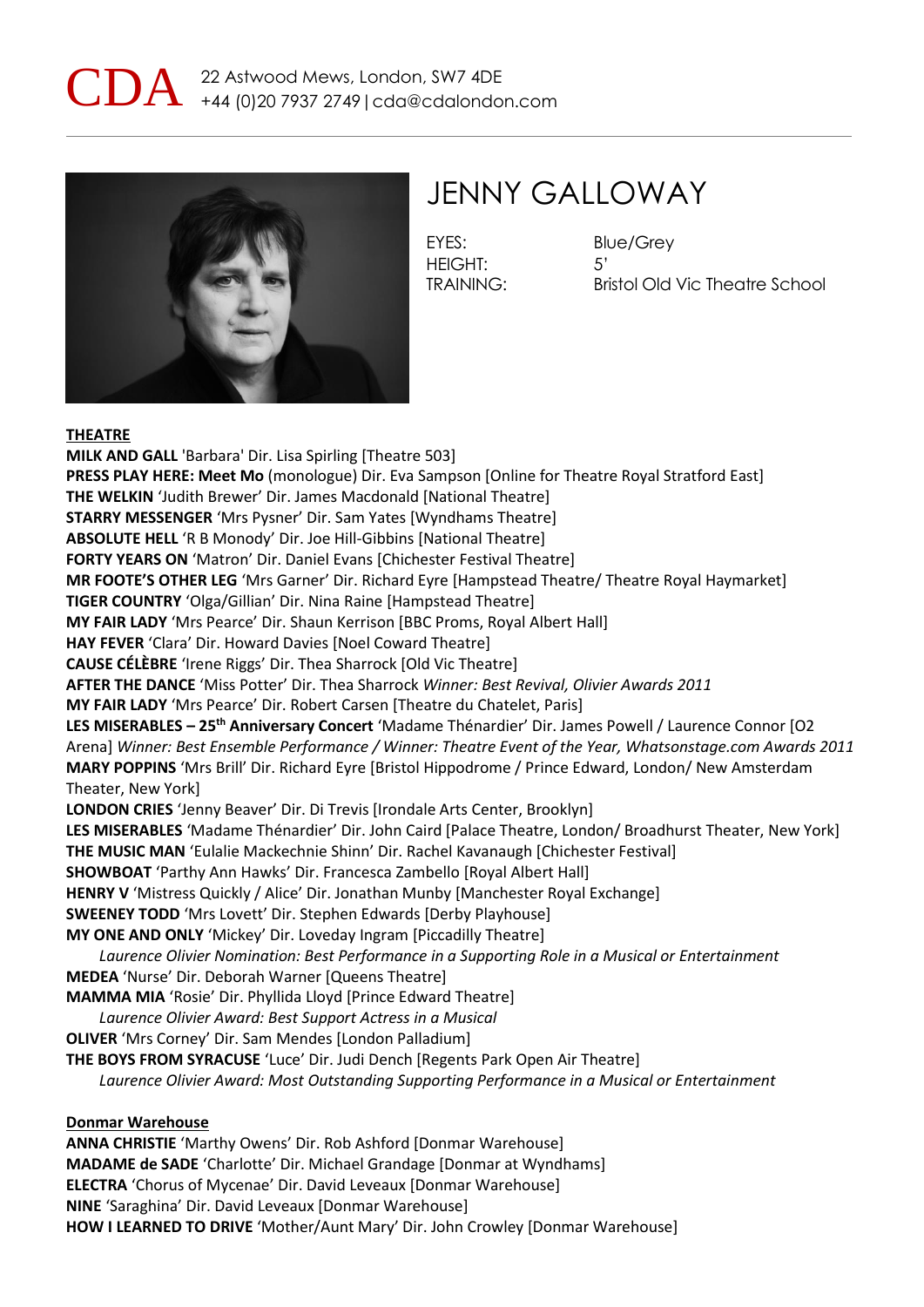## JENNY GALLOWAY

#### **National Theatre: 1984 - 1993**

**CORIOLANUS** 'Virgilia' Dir. Peter Hall **A CHORUS OF DISAPPROVAL** 'Bridget Baines' Dir. Alan Ayckbourn **YERMA** 'Launderess' Dir. Di Trevis **THE MOTHER** 'Anya' Dir. Di Trevis **THE WINTER'S TALE** 'Mopsa' Dir. Peter Hall **THE TEMPEST** 'Ceres' Dir. Peter Hall **CYMBELINE** 'Helen' Dir. Peter Hall **ENTERTAINING STRANGERS** 'Martha Locke' Dir. Peter Hall **MARAT SADE** 'Cucurcu' Dir. Jeremy Sams **SQUARE ROUNDS** 'Hudson Maxim' Dir. Tony Harrison

**One Woman Show PIRATE JENNY** Dir. Di Trevis [National Theatre, Regents Park, Jermyn Street & Hoxton Hall and Triad Theater, NYC]

#### **TELEVISION**

**ENDEAVOUR** [Mammoth Screen] 'Mrs Pat Treadle' Dir. Shaun Evans **THE SPLIT S3** [Sister Pictures for BBC1] 'Jeanette' Dir. Dee Koppang O'Leary & Abi Morgan **THE QUEEN'S GAMBIT** [Isolated Pawn for Netflix] 'Matron' Dir. Scott Frank **LIAR S2** [Two Brothers] 'Beach Hotel Receptionist' Dir. Christopher Sweeney **GOOD OMENS – The Doomsday Option** [BBC Comedy Prods/ Amazon] 'Brenda Ormerod' Dir. Douglas Mackinnon **SILENT WITNESS – One Day** [BBC Grafton House] 'Rose Blakefield' Dir. Thaddeus O'Sullivan **DOCTORS** [BBC TV] 'Cath Lowen' Dir. Edward Dick **JACK AND DEAN OF ALL TRADES** [Colour TV] 'Pam' Dir. Matt Holt **FLEABAG** [Two Brothers Pictures] 'Retreat Leader' Dir. Harry Bradbeer **CUFFS** [Tiger Aspect Productions for BBC1] 'Frannie' Dir. Bill Eagles **THE CORONER: How to Catch a Lobster** [BBC TV] 'Ethel Blackstone' Dir. Matt Carter **HANK ZIPZER** [Kindle Entertainment for CBBC] 'Governor' Dir. Matt Bloom **BREATHLESS** [ITV] 'Lily Pearson' Dir. Marek Losey **AMBASSADORS** [Big Talk] 'Mrs Petrova' Dir. Jeremy Webb **TROLLIED** [Roughcut TV] 'Head Judge' Dir. Jonathan Gershfield **HOLBY CITY** [BBC TV] 'Susan Boyle' Dir. David Innes Edwards **FATHER BROWN – The Bride of Christ** [BBC TV] 'Sister Thomas Aquinas' Dir Ian Barber **A YOUNG DOCTOR'S NOTEBOOK** [Big Talk Prods] 'Lidka's Grandmother' Dir. Alex Hardcastle **DOCTORS** [BBC TV] 'Iris Millard' Dir. Matt Carter **MISS MARPLE – The Pale Horse** [ITV] 'Bella' Dir. Andy Hay **HOLBY CITY** [BBC] 'Annie Dawson' Dir. Gert Thomas **A CHRISTMAS CAROL 'The Musical'** [NBC] 'Charlady' Dir. Arthur Allan Seidelman **CHARLES II 'The Last King'** [A&E TV Networks] 'Woman' Dir. Joe Wright **GRANGE HILL** [BBC] Mrs Davenport (Series Regular 21 Eps: 1999-2002] Dirs. John Dower; Brett Fallis; Dominic MacDonald; Dez McCarthy; Jeremy Webb; Stephen Moore; Paul Annett **CASUALTY** [BBC] 'April King' Dir. A J Quinn **WYRDSISTER** [Granada] 'The Beetle' Dirs. Alex Kirby/Stefan Pleszcznski **THE HUNT** [Carlton International] 'Mrs Jenkins' Dir. Piers Haggard **THERE'S A VIKING IN MY BED** [BBC] 'Mrs Tribblethwaite' Dir. Martin Hughes **LES MISERABLES 10th ANNIVERSARY CONCERT** [Cameron Mackintosh/Tristar] 'Madame Thernadier' Dir. John Caird **WAIL OF THE BANSHEE** [Central 'The Mad Maid of Mercy' Dir. Brian Lighthill